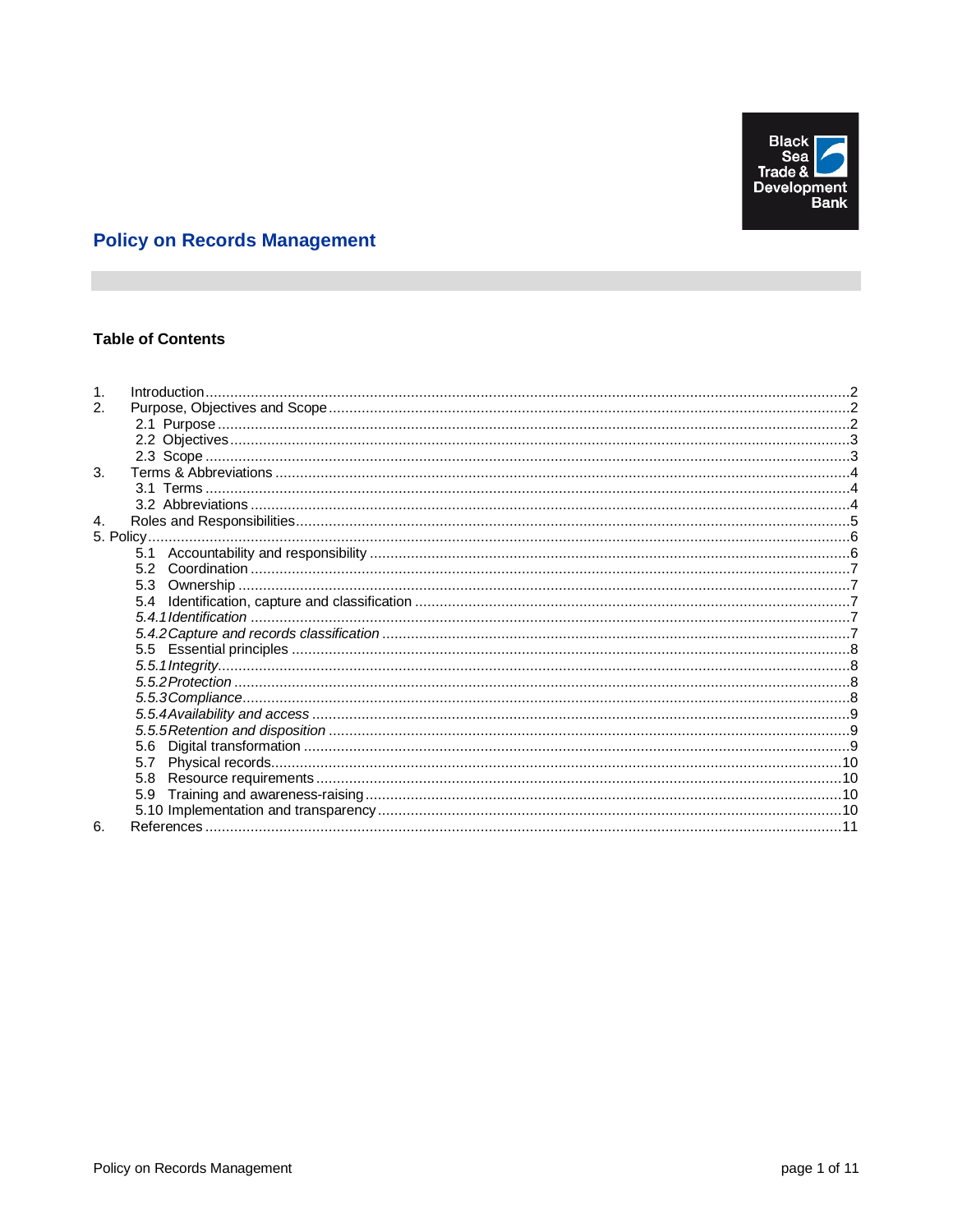#### <span id="page-1-0"></span>**1. Introduction**

Records provide evidence of the BSTDB's communications, decisions and actions and form the basis of its institutional memory. The Bank's processes and activities are dependent for their operational efficiency and regularity on good records management, and its internal governance includes many explicit references to record-keeping obligations<sup>[1](#page-1-3)</sup>. To ensure compliance with these obligations it is necessary to have in place provisions to ensure records are properly managed in line with internationally accepted best practice and standards, and that staff understand what is expected of them with regard to the records they generate and handle in the course of their work.

Building on the requirements of related internal governance on issues such as protection of Personal Data and public access to information, and by further developing the advanced technical platforms already in place, the Bank has the possibility to provide, in its approach to records management, an exemplary model of good information governance among the IFI community.

Overall responsibility for overseeing the management of the Bank's records lies with the Secretary General, with records and related information management tasks defined as falling under the remit of the Administration Division in the policy document '01.16 Organizational Structure'<sup>2</sup>. This is also in line with internationally accepted best practice in records management, which prescribes that information management activities are overseen by 'a senior executive (or a person of comparable authority)<sup>3</sup>.

## <span id="page-1-1"></span>**2. Purpose, Objectives and Scope**

## <span id="page-1-2"></span>**2.1 Purpose**

The purpose of creating this policy is to:

- Put in place a policy framework for records management that provides a foundation for the development of implementing procedures and actions;
- Clarify accountability for and responsibilities concerning records management;
- Establish overarching principles, based on internationally accepted best practice and standards, governing what types of information should be captured as records, how and by whom records should be captured, classified and accessed, and the manner in which they should be managed throughout their lifecycle;
- Promote further automation/digitalisation of the Bank's business processes, in line with the Bank's strategic goals and objectives, with the aim of increasing efficiency and reducing the use of paper to a minimum;
- Reinforce to staff the importance of records management to the Bank, both operationally and strategically.

<span id="page-1-3"></span><sup>1</sup> Some examples include: the detailed list of records presented in the Operations Manual; references to FATF minimum retention periods in the Anti-Fraud Policy, and the emphasis on record deletion times in the Policy on Personal Data Protection.

<span id="page-1-4"></span><sup>2</sup> 01.16 Organizational Structure – last updated 29 September 2007 by BoD Decision 0792

<span id="page-1-5"></span><sup>3</sup> The first of [ARMA's Generally Accepted Record-keeping Principles,](https://www.arma.org/page/principles) on Accountability, prescribes that information management is overseen by '*a senior executive (or a person of comparable authority)*'.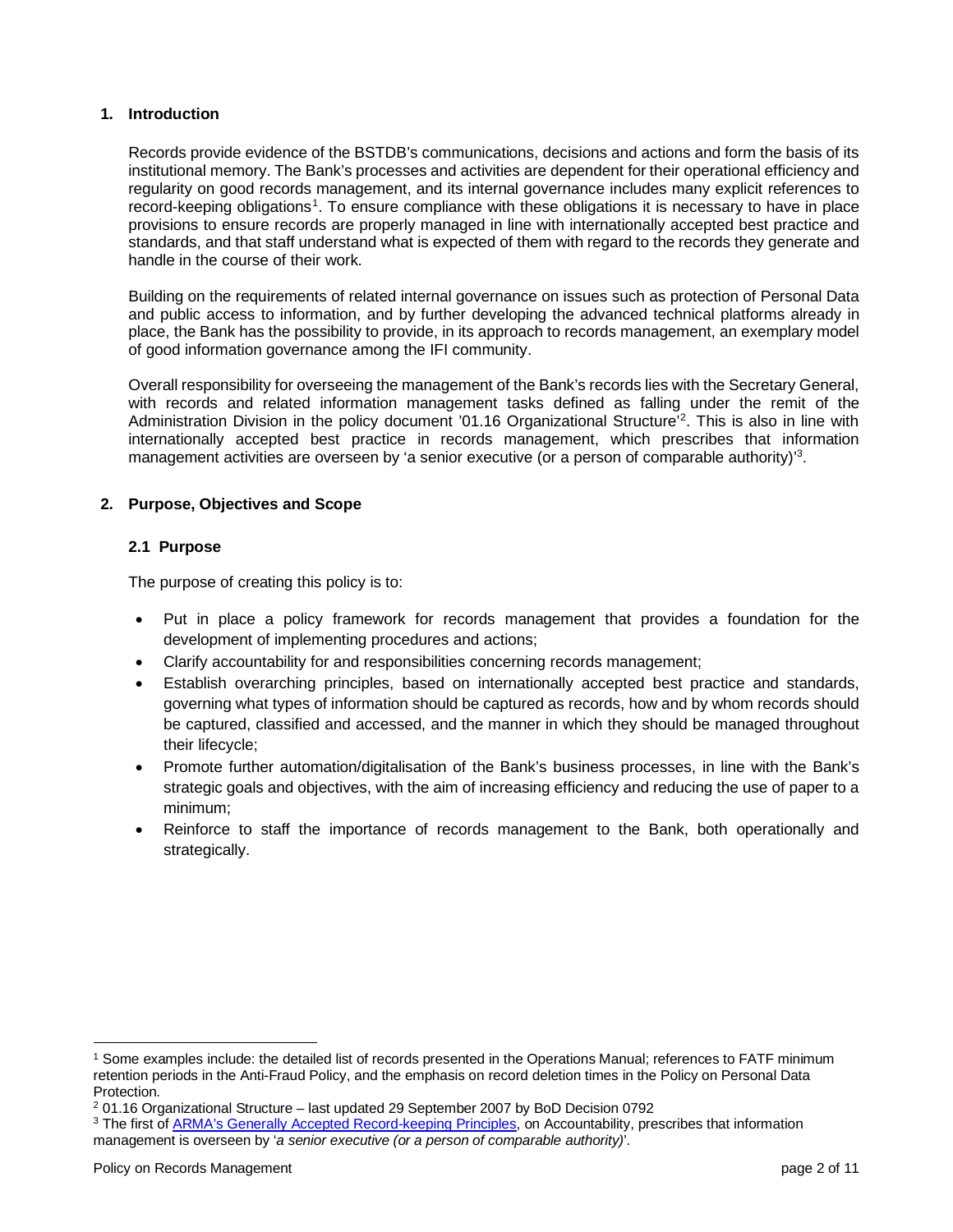# <span id="page-2-0"></span>**2.2 Objectives**

The key objectives of this policy are to ensure that:

- The Bank can present itself as an exemplary model of good information governance;
- Accountability for and responsibilities concerning records management are clearly defined;
- Staff understand their obligations concerning records management;
- Records are properly captured, classified and stored;
- Records are managed in a way that guarantees their integrity and authenticity over time;
- Records, particularly those containing confidential information and Personal Data, are adequately protected against unauthorized access;
- Records exist in formats and are stored in a manner that supports the mitigation of operational risk and guarantees compliance and/or alignment with the provisions of the Bank's governance and all relevant internal and any applicable external legal and regulatory requirements and IFI best practice;
- Records are readily available for access by authorized staff and stakeholders;
- Records are retained for agreed periods of time and are disposed of (i.e. erased, or processed for long-term preservation) in a timely manner, in particular to satisfy policy requirements concerning storage limitation of Personal Data;
- Records management is integrated into business processes; and
- To the extent possible and practical, records are kept in digital format only.

## <span id="page-2-1"></span>**2.3 Scope**

This Policy is applicable to Bank Officials and Staff Members. Within this Policy, the term 'staff' is used to refer to both these categories of person.

It is also applicable to any other individual engaged by the Bank, to the extent set out in their Terms of Reference or contracts, as the case may be, if such documents define record-keeping obligations.

It is applicable to Board Officials only in that it concerns how records of the Bank's activities, including activities of the Boards, are managed. It does not impose any record-keeping obligations on Board Officials.

It applies to all records created or received by the Bank in the course of its operations and activities, regardless of their format.

Private records belonging to an individual personnel member or any third party that have not been received, created or used in the conduct of the Bank's business fall outside of the scope of this Policy.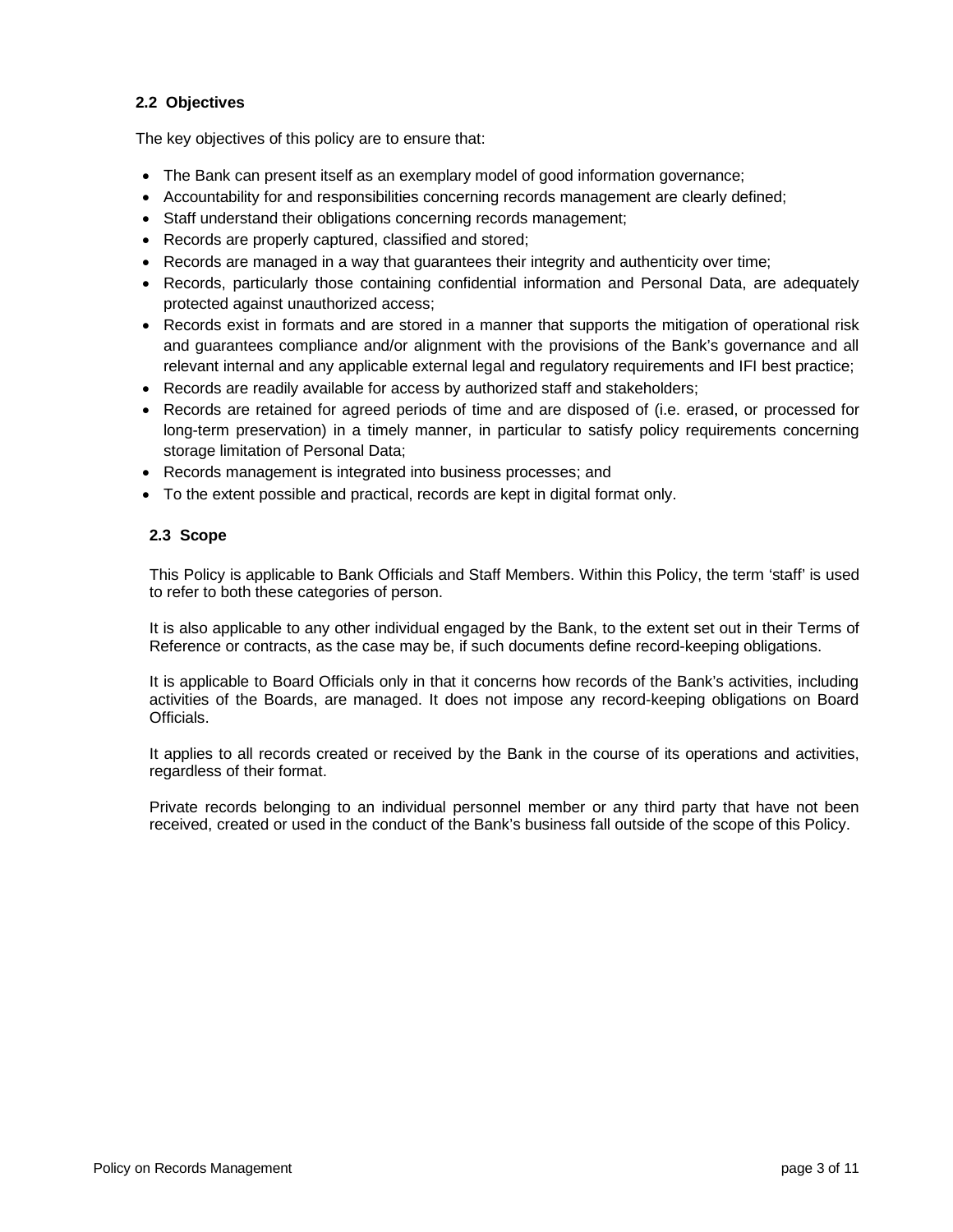## <span id="page-3-0"></span>**3. Terms & Abbreviations**

#### <span id="page-3-1"></span>**3.1 Terms**

For the purposes of this Policy, the following definitions shall apply:

**Active records**: records used in the course of the Bank's ongoing business operations.

**Capture**: the insertion of a document or other information asset into an official electronic repository by combining a unique identifier and metadata<sup>[4](#page-3-3)</sup>.

**Classification** (of records<sup>5</sup>): act of classifying records according to the business functions and activities that give rise to their creation.

**Disposition:** agreed actions undertaken of records at the end of their approved retention period (i.e. erasure or preservation, with specific conditions, as appropriate).

**Inactive records:** records that have completed their active phase.

**Personal data:** has the meaning ascribed to it in the BSTDB's Policy on the Protection of Personal Data.

**Physical Archives:** inactive physical (i.e. paper or analogue) records being kept in storage until the expiry of their retention period, as well as physical records flagged for permanent preservation on account of their long-term value and contribution to the institutional memory of the BSTDB.

**Records:** finalized documents or other information assets, in whatever format, that, in relation to the execution or support of the Bank's activities, provide evidence of activities, transactions, decisions and actions taken, and/or are likely to require action, follow-up, or reply. For the avoidance of any doubt, any and all 'records' of the Bank, as herein defined, are covered by the immunity enshrined in Article 47 of the Agreement for Establishment of the BSTDB, yet the immunity coverage of such provision can extend to information and equipment that might not necessarily or obviously be captured by the definition of 'records' in this Policy. There is no intent, express or implied by BSTDB to waive or constrain in any sense through this definition of 'records' the extent and broad spectrum of the absolute immunity coverage enshrined in such Article.

**Records Management Coordinator:** each Department/Unit's designated main point of contact on records management issues.

**Vital records:** records containing information critical to recreate the Bank's legal and financial status and to preserve the rights and obligations of shareholders, employees, customers and investors, during or immediately following a crisis.

#### <span id="page-3-2"></span>**3.2 Abbreviations**

The following abbreviations are used in this Policy:

| Abbreviation<br><b>DCR</b> | <b>Full Wording of Abbreviation:</b><br>Compliance and Operational Risk Management Office |
|----------------------------|-------------------------------------------------------------------------------------------|
| DGC.                       | Office of the General Counsel                                                             |
| DIA                        | Internal Audit Department                                                                 |
| דוח                        | Department for Information Technologies                                                   |

<span id="page-3-3"></span><sup>4</sup> See ISO 15489-1:2016, point 9.3.

<span id="page-3-4"></span><sup>5</sup> *Not to be confused with Information Security Classifications, which concern the level of protection given to information*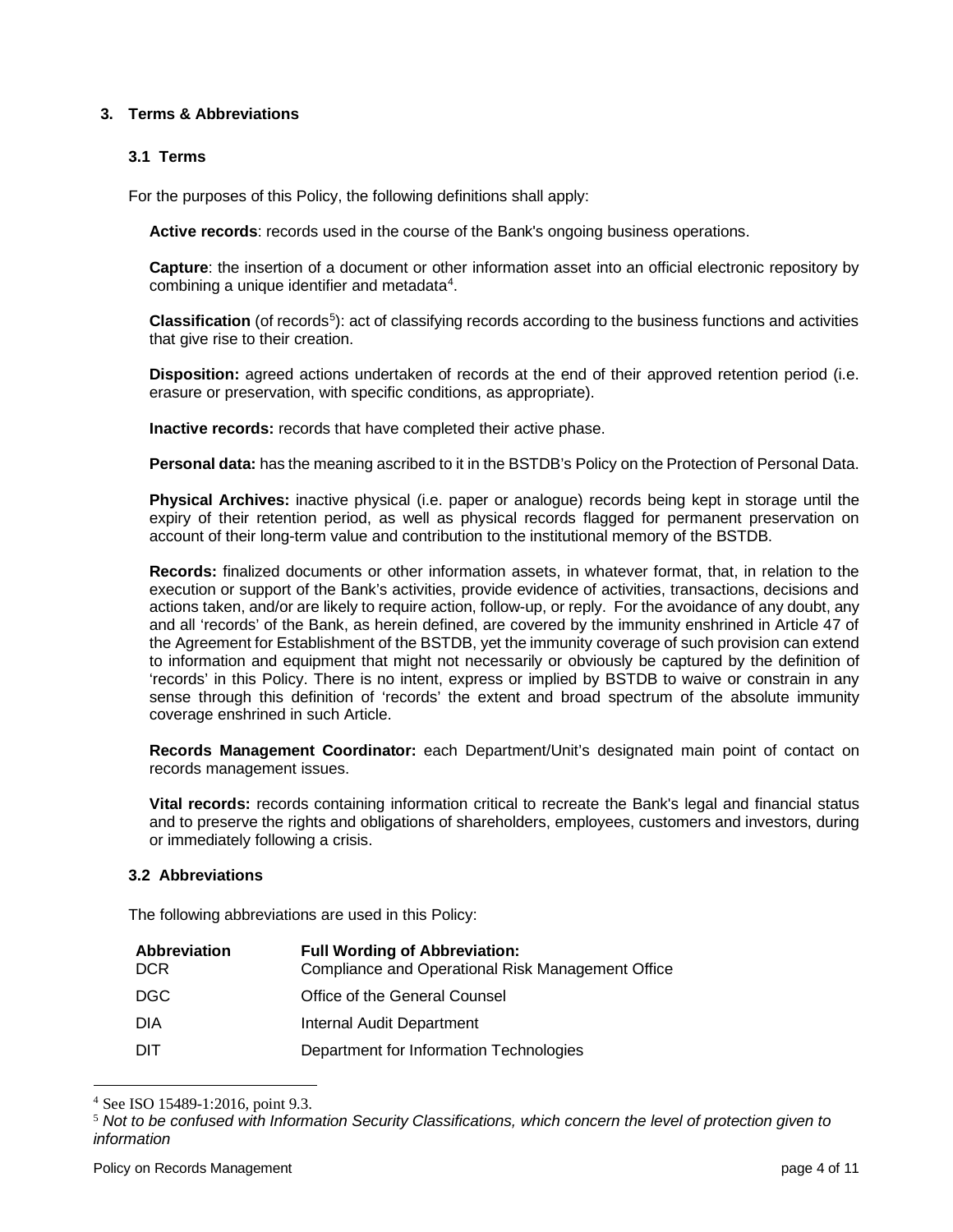| DPO | Data Protection Officer |
|-----|-------------------------|
|     |                         |

RM Records Management

# <span id="page-4-0"></span>**4. Roles and Responsibilities**

The following Business Units and Positions are responsible for the corresponding tasks:

# **Secretary General**

- has overall accountability for records management at the Bank;
- plans, budgets and allocates, as appropriate, necessary staff and technical resources.

## **DIT**

- puts in place and configures information systems with features that support the essential records management principles defined in this Policy;
- provides technical support and guidance on the capture of records in information systems and the use integration options, where appropriate, to facilitate and automate capture and to incorporate records management into business processes;
- provides technical support regarding the use of e-signatures that may feature in records;
- responsible for safeguarding records.

# **Records Officer (DIT)**

- maintains and implements a BSTDB 'Records Classification and Retention Plan', in consultation with DGC, DIA, DCR and the DPO;
- ensures records are securely erased/destroyed in a timely manner, as per the 'Records Classification and Retention Plan', and makes sure erasure/destruction is put on hold, if so instructed, as appropriate for audit, compliance, legal or other reasons;
- provides Departments/Units, in particular via liaison with their RM Coordinators, with guidance, training and support regarding the management of their records and interpretation of this Policy and its implementing procedure(s).

# **DGC**

- consulted by the Records Officer on defining retention periods, in particular regarding legal requirements;
- provides advice on the evidentiary value of records and the validity of their format;
- assists the Records Officer in determining the type of records where various types of e-signature can and should be efficiently utilized, where demanded by the evolving needs of the Bank, to ensure that records bearing such signatures constitute valid records in whatever forum they might need to be presented;

## $\triangleright$  **DIA**

- consulted by the Records Officer on defining minimum retention periods, in particular regarding internal/external auditing requirements;
- independently audits the Bank's Records Management systems and processes in place, including physical security and access for records held within or outside the Bank, to assess their effectiveness and efficiency;
- reviews from an audit/control perspective, any proposed usage of e-signatures in records, embedded in the Bank's procedures or systems, in reference to section 5.5.3 Compliance below;
- in accordance with the Internal Audit Charter, is granted access to all records by default.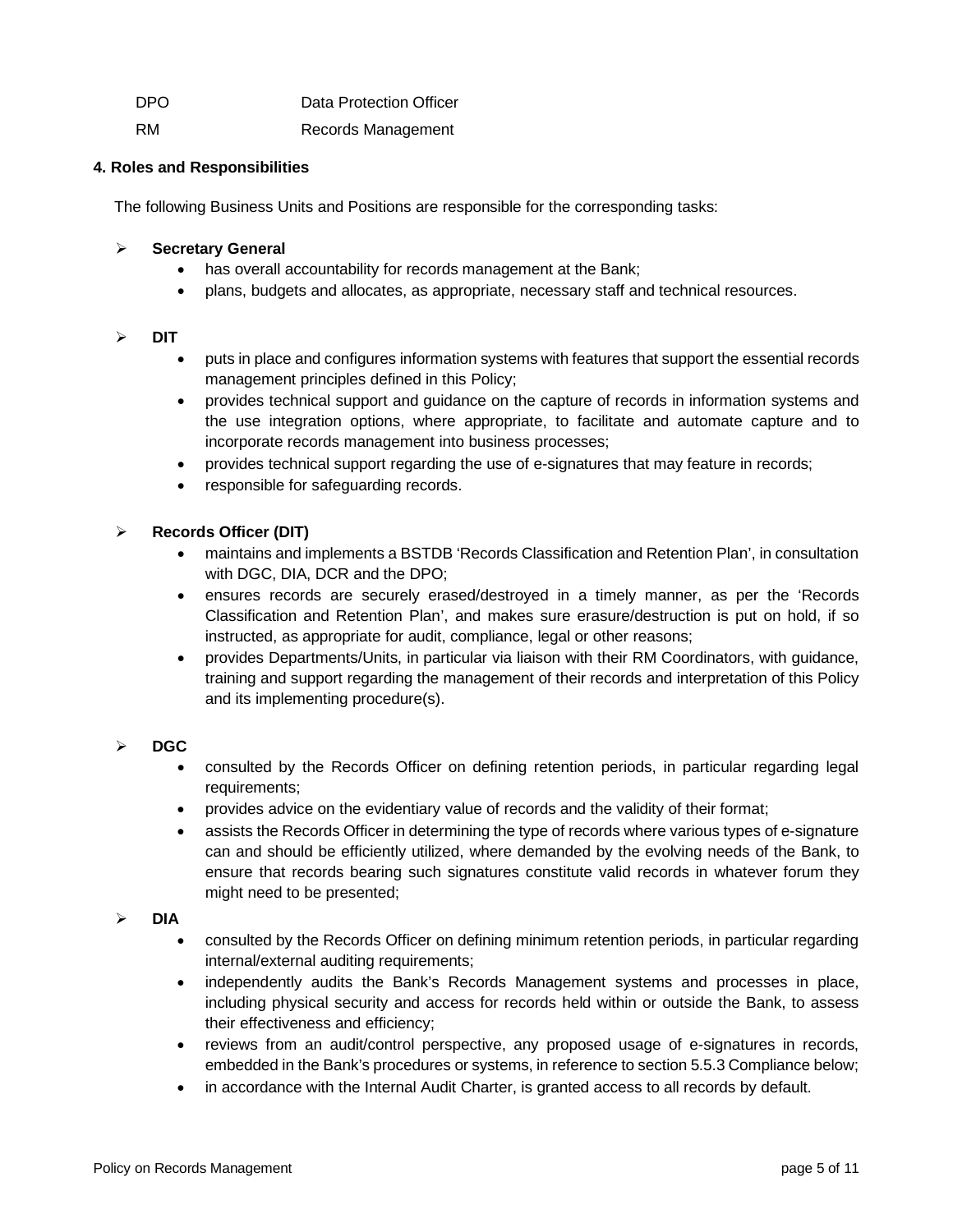## **DCR/DPO**

- consulted by the Records Officer on defining minimum retention periods, in particular regarding compliance issues;
- (in capacity as DPO) consulted by the Records Officer on defining maximum retention periods (storage limitation) for records that contain Personal Data, and on the handling of such records;
- in accordance with the Charter of the Compliance and Risk Management Office, on every compliance and operational risk management assignment, the accountable management is expected to allow unrestricted right of access to DCR staff to any records or files necessary to enable it to carry out its responsibilities, with the exception of those of the Internal Audit Department (DIA);
- (in capacity as DPO) granted access, as needed, to all records necessary to address data subjects' requests and to investigate Personal Data breaches, in line with the Bank's rules on Personal Data Protection.

## **Department/Unit Heads**

• responsible for the effective and well-coordinated management of records throughout their Departments/Units.

## **Records Management Coordinators** *(designated staff member from each Department Unit)*

- act as the Department/Unit's main point of contact with the Records Officer on records issues, and with DIT on the related use of information systems.
- following guidance provided by the Records Officer, provide information, support and instruction to the staff of the Department/Unit to ensure that the provisions and objectives of this Policy and its implementing procedure(s) are observed.

## **All BSTDB staff**

• responsible for documenting their activities and decisions and for ensuring, in the performance of their duties, that the records they generate or receive are properly captured and classified, in accordance with the Bank's rules.

## <span id="page-5-0"></span>**5. Policy**

## <span id="page-5-1"></span>**5.1 Accountability and responsibility**

Overall accountability for records management at the Bank lies with the Secretary General.

The Heads of each Department/Unit are responsible for the effective and well-coordinated management of records throughout their Departments/Units.

All staff are responsible for documenting their activities and decisions and for ensuring, in the performance of their duties for BSTDB, that the records they generate or receive are properly captured and classified. Staff Members shall be provided with necessary guidance and training, by the RM Coordinator of their Department/Unit and the Records Officer, to ensure they understand and can adequately fulfil this obligation (see Section 5.9 – Training and awareness-raising below).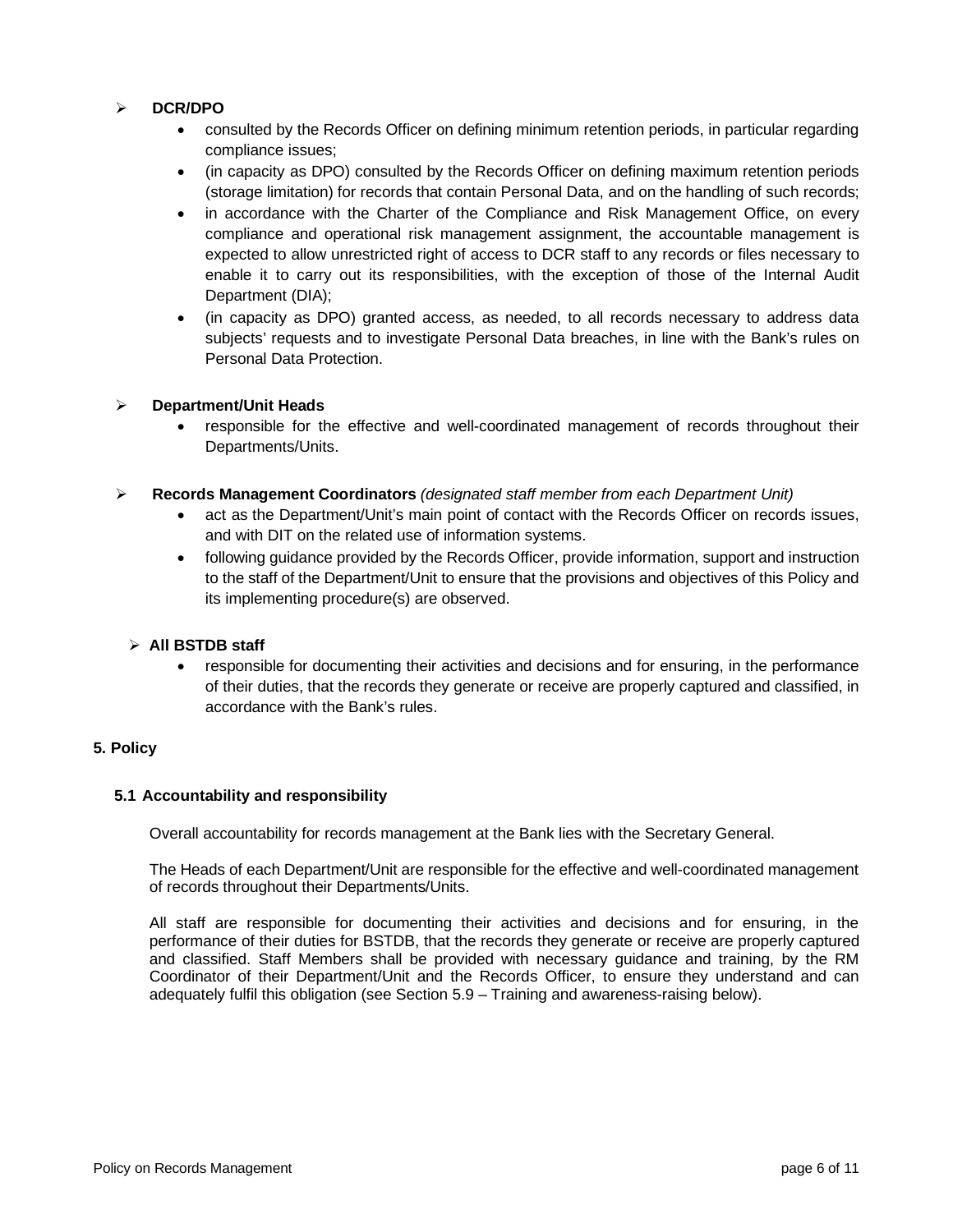## <span id="page-6-0"></span>**5.2 Coordination**

The Head of each Department/Unit shall designate from their staff a 'Records Management Coordinator' (RM Coordinator) who will be the Department/Unit's main point of contact with the Records Officer on records management issues, and with DIT on the related use of information systems. Following guidance provided by the Records Officer, the RM Coordinators shall provide information, support and instruction to the staff of the Department/Unit to ensure that the provisions and objectives of this Policy and its implementing procedure(s) are observed.

## <span id="page-6-1"></span>**5.3 Ownership**

BSTDB records are BSTDB property and shall not be used for personal or private purposes.

Upon termination of service in BSTDB, personnel may not retain or remove from BSTDB any records or archives, except for copies of public documents and any records directly related to the terms and conditions of their service.

## <span id="page-6-3"></span><span id="page-6-2"></span>**5.4 Identification, capture and classification**

## *5.4.1 Identification*

Records are *finalised* documents or other information assets, in whatever format, that, in relation to the execution or support of the Bank's activities:

- *provide evidence of activities, transactions, decisions and actions taken, and/or*
- *are likely to require action, follow-up, or reply.*

Information that has been received and used as reference, copies of records or documents kept only for personal convenience, and drafts, other than those that provide valuable evidence of the decision-making process and exist as supporting documents to finalised records<sup>[6](#page-6-5)</sup>, shall not be managed as records, though they shall remain covered by the immunity of Article 47 of the Agreement for Establishment of BSTDB.

More specific guidance on what should and should not be considered a record shall be further elaborated in this Policy's implementing procedures.

The Bank's 'Records Classification and Retention Plan' (*see Section 5.5.5 Retention and Disposition below*), in presenting a comprehensive list of all categories of record created and managed by the Bank, shall also assist staff in identifying records.

## <span id="page-6-4"></span>*5.4.2 Capture and records classification*

Records shall be captured and managed in a records management system that supports the records management principles and objectives outlined in this Policy and its implementing procedure(s). DIT shall ensure such systems are in place, are suitably configured, and are properly maintained and upgraded.

Records can be introduced into a records management system in a variety of ways, depending on the format of the record and how it has been created or received. DIT shall provide technical support and guidance on this matter, using integration options, and, where appropriate, to facilitate and automate the capture and to incorporate records management into business processes.

<span id="page-6-5"></span><sup>&</sup>lt;sup>6</sup> For example, draft documents formally submitted to the Management Committee for their consideration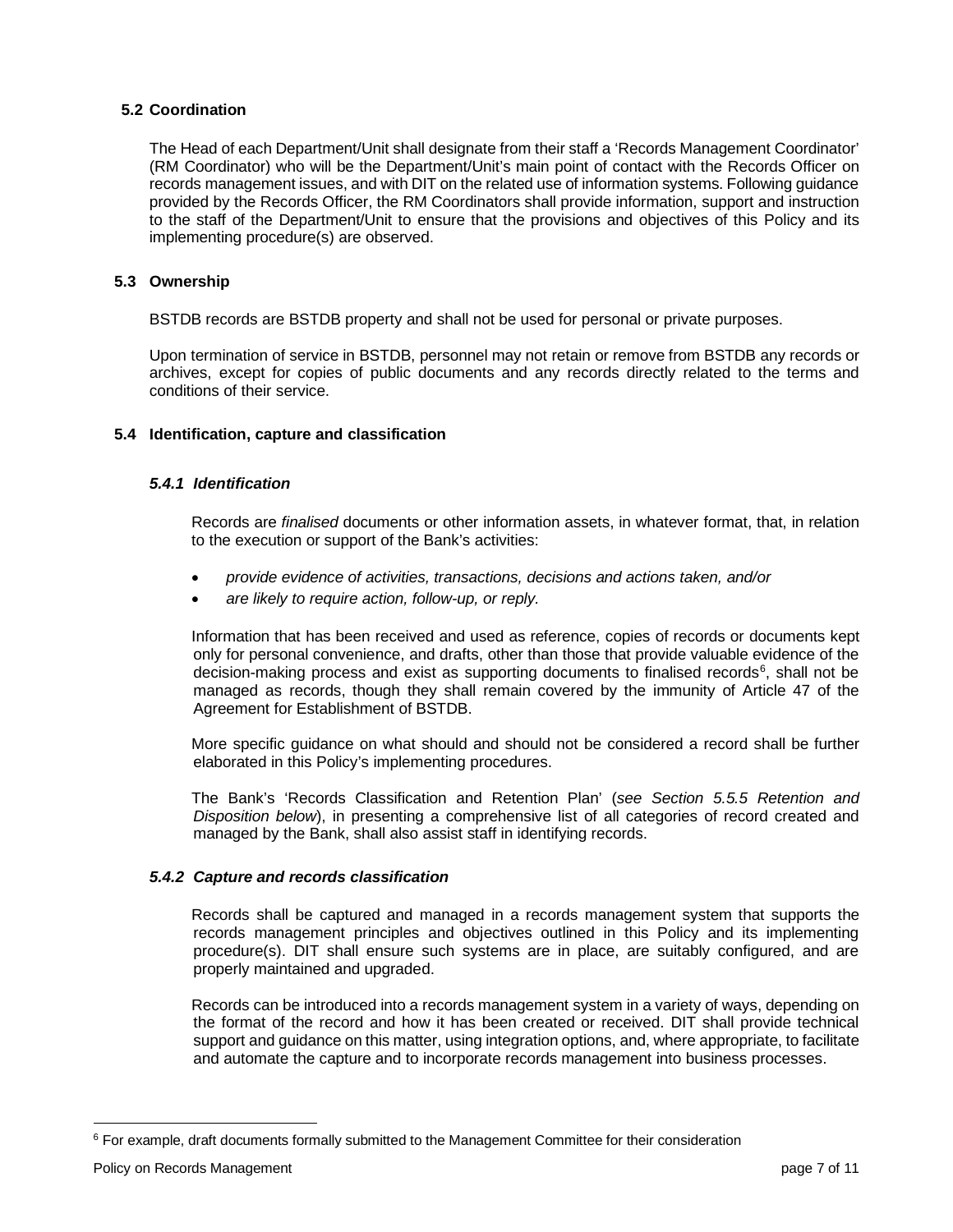When saved into a records management system, records shall be assigned a records classification in accordance with the Bank's 'Records Classification and Retention Plan' (*see Section 5.5.5 – Retention and Disposition below*). DIT shall support this process by configuring information systems so that, wherever possible, accurate records classifications are automatically applied to saved content.

Personnel should not file private records in records management systems. Any private records, including emails, kept in these systems will be subject to the Bank's applicable rules on the use of its information systems.

# <span id="page-7-0"></span>**5.5 Essential principles**

Organisational and technical measures and controls, to be elaborated in this Policy's implementing procedure(s), shall be in place to ensure that records are managed in accordance with the essential principles described in this section. These principles are derived from internationally accepted best practice and standards<sup>[7](#page-7-4)</sup>.

## <span id="page-7-1"></span>*5.5.1 Integrity*

The integrity of records shall be maintained by ensuring they are protected against unauthorized modification or erasure, so that they remain authentic and reliable.

Records identified as being 'vital' shall be protected from potential destruction or loss with additional measures concerning protective storage and dispersal, as per the Bank's Business Continuity Plan.

## <span id="page-7-2"></span>*5.5.2 Protection*

Records containing confidential business information and Personal Data shall be protected against unauthorized access. Appropriate controls shall be in place to protect records through their entire lifecycle, from their creation until their eventual disposition. These controls shall include the application of Information Security Classification markings, to be defined in a dedicated policy.

#### <span id="page-7-3"></span>*5.5.3 Compliance*

Records shall be managed and retained in a manner that supports the mitigation of operational risk and guarantees compliance and/or alignment with relevant legal and regulatory requirements, industry-specific standards, IFI best practice, audit recommendations, and the provisions of the Bank's internal governance.

DGC, DIA, DCR and the DPO shall provide advice and instruction regarding interpretation of the above, in particular concerning the evidentiary validity of records and their retention periods and disposition.

The Records Officer, with the advice of DGC, technical support of DIT, and independent audit review of DIA, shall determine for which type of records e-signatures can and should be efficiently utilized, where strictly necessary, to ensure that records bearing such signatures constitute valid records in whatever forum they might need to be presented.

<span id="page-7-4"></span><sup>7</sup> Specifically: ARMA's Generally Accepted Record-keeping Principles; ISO 15489-1:2016 - Information and documentation — Records management — Part 1: Concepts and principles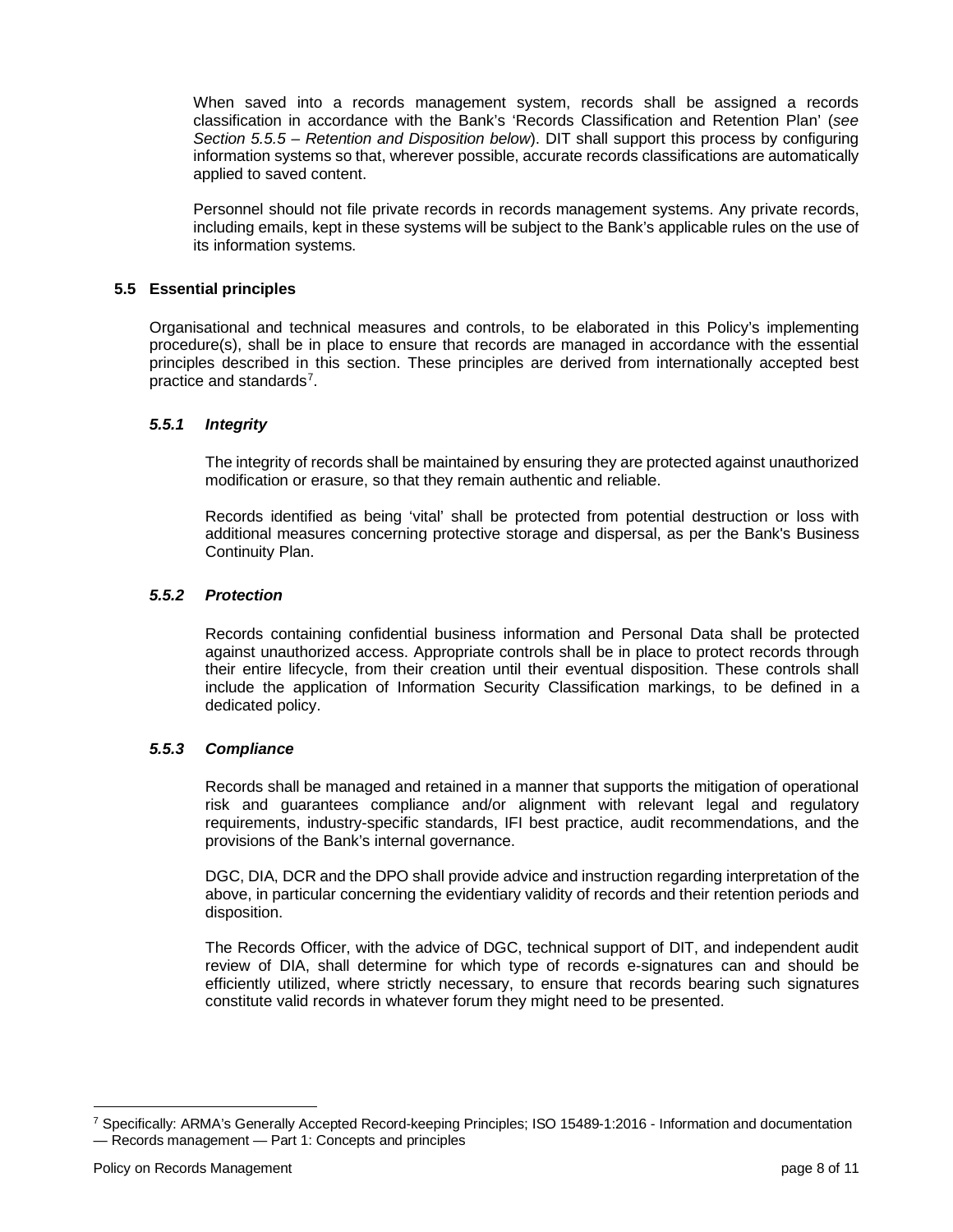## <span id="page-8-0"></span>*5.5.4 Availability and access*

Staff members shall be able to securely and easily access, from any location, records that contain information they need in order to carry out their duties.

In accordance with the Internal Audit Charter, DIA shall be granted access to all records by default.

In accordance with the Charter of the Compliance and Risk Management Office, on every compliance and operational risk management assignment, the accountable management is expected to allow unrestricted right of access to DCR staff to any records or files necessary to enable it to carry out its responsibilities, with the exception of those of the Internal Audit Department (DIA). Also, for data protection purposes, DCR shall be granted access, in capacity as DPO, to all records necessary to address data subjects' requests and to investigate Personal Data breaches.

## <span id="page-8-1"></span>*5.5.5 Retention and disposition*

The Records Officer shall maintain and update a 'Records Classification and Retention Plan' describing all categories of record created and managed by the Bank, the required retention period for each, and the required disposition (i.e., whether records should be erased or preserved, with specific conditions as appropriate) to satisfy legal, regulatory, fiscal, operational, audit and historical requirements.

Retention periods shall be defined primarily in consultation with DGC, but also with input where necessary from DIA, DCR and the DPO, to ensure records are retained for, at a minimum, the period of time in which there could be a need to consult them, while taking into account the principle of storage limitation with regard to records containing Personal Data.

Records shall not be erased/destroyed unless destruction is approved in the 'Records Classification and Retention Plan', and they shall be erased/destroyed in a secure manner, to be elaborated in this Policy's implementing procedure(s).

If a need arises to put a scheduled destruction of records on hold, thus extending the retention period in exceptional and justified cases, this shall be formally communicated to the Records Officer, informing the Secretary General. The necessity for the hold shall subsequently be reviewed every six months.

Controls shall be put in place to ensure the long-term or permanent preservation of records identified as having historical value and to support policy requirements concerning public access to documents. The process for declassifying historical records shall be covered in an implementing procedure to this Policy.

#### <span id="page-8-2"></span>**5.6 Digital transformation**

The BSTDB is committed to its vision to be transformed into a paperless bank, reducing dramatically the paper load produced during its daily activities. In this context, the Bank will adopt the following key principles:

- The Bank shall endeavour to digitalize business processes that generate records, to improve efficiency and to minimize the generation and storage of physical (paper) records. Furthermore, providing that the identity of approvers can be verified and is auditable, workflow processes comprised of approval steps in information systems shall be preferred over processes that generate document records.
- The Bank shall use e-signatures to the appropriate extent with the aim of eliminating the inefficiencies associated with physical signatures (the need to print documents, obtaining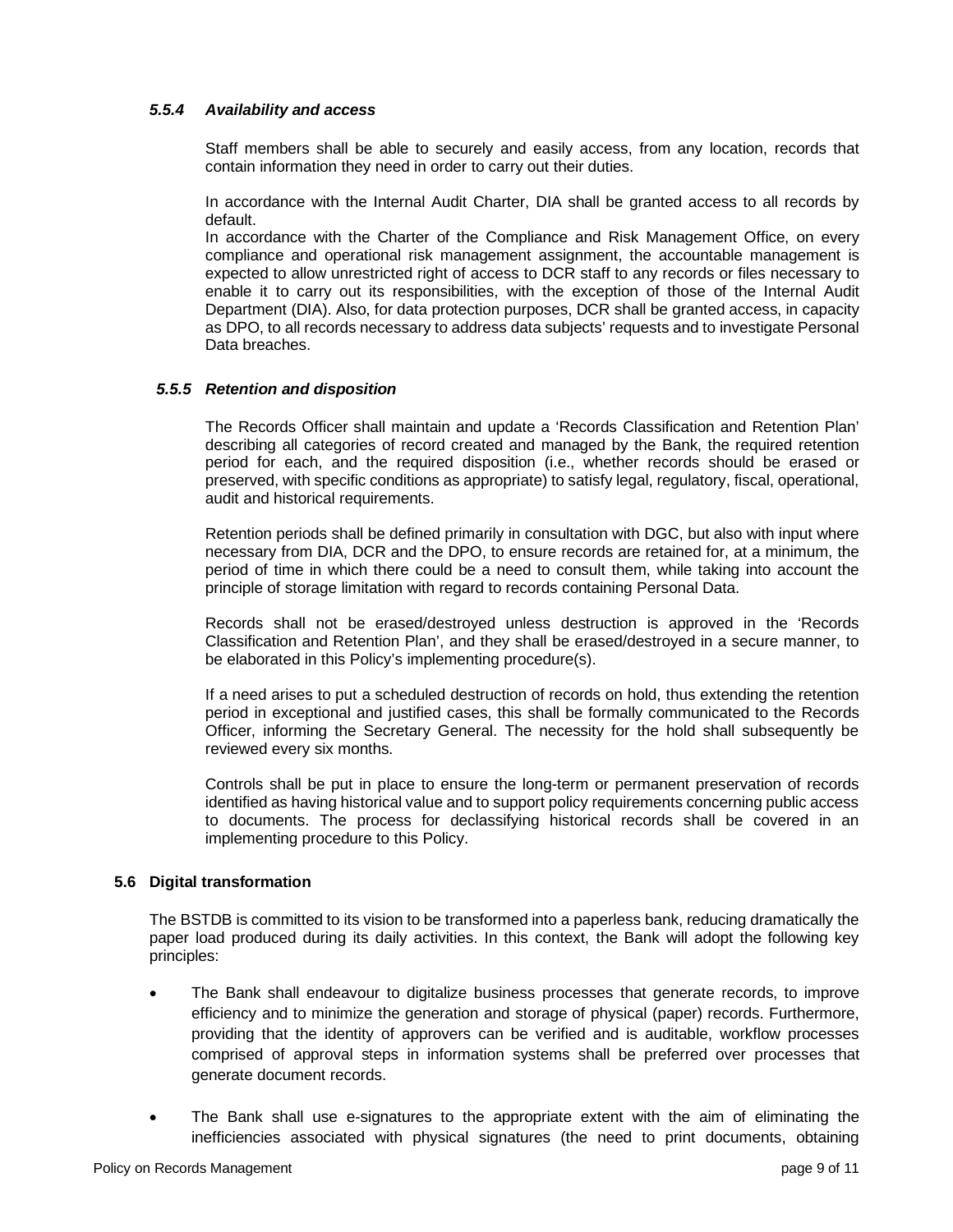signatures in person, scanning documents, etc.). Such e-signatures must comply with an agreed and widely recognized framework. As described in *section 5.5.3 - Compliance* above, the Records Officer, with the advice of DGC, technical support of DIT, and independent audit review of DIA, shall determine for which type of records e-signatures can and should be efficiently utilized, where strictly necessary, to ensure that records bearing such signatures constitute valid records in whatever forum they might need to be presented. DIT shall be responsible for monitoring and safeguarding the signed records.

## <span id="page-9-0"></span>**5.7 Physical records**

Physical records shall be digitized, with the hard copies being kept only where strictly necessary. Physical records kept in originating offices, once inactive, shall be transferred to the Bank's central archiving facilities for further processing, in accordance with this Policy's implementing procedure(s).

The Bank's 'Physical Archives' shall thus be comprised of physical inactive records that are being kept in storage until the expiry of their retention period and ultimately their destruction, as well as physical records flagged for permanent preservation on account of them having long-term value and contributing to the institutional memory of the BSTDB.

#### <span id="page-9-1"></span>**5.8 Resource requirements**

The Bank, via the Secretary General, shall plan, budget and allocate, as appropriate, necessary staff and technical resources to ensure that records can be properly managed in accordance with this Policy and its implementing procedure(s).

#### <span id="page-9-2"></span>**5.9 Training and awareness-raising**

Staff shall be provided with regular training on records management, along with guidance materials including a relevant Handbook providing a user-friendly summary of how the records management principles presented in this Policy and its implementing procedure(s) should be applied in practice.

#### <span id="page-9-3"></span>**5.10 Implementation and transparency**

This policy shall be supported by implementing procedures and, where appropriate, working instructions covering, at a minimum:

- Application and periodic update of a 'Records Classification and Retention Plan'
- Declassification of historical records
- Transfer of physical records (internally, and to external storage)
- Digitization standards (in particular regarding scanning)
- Use of digital signatures in records
- Proof of destruction of records, where that is necessary